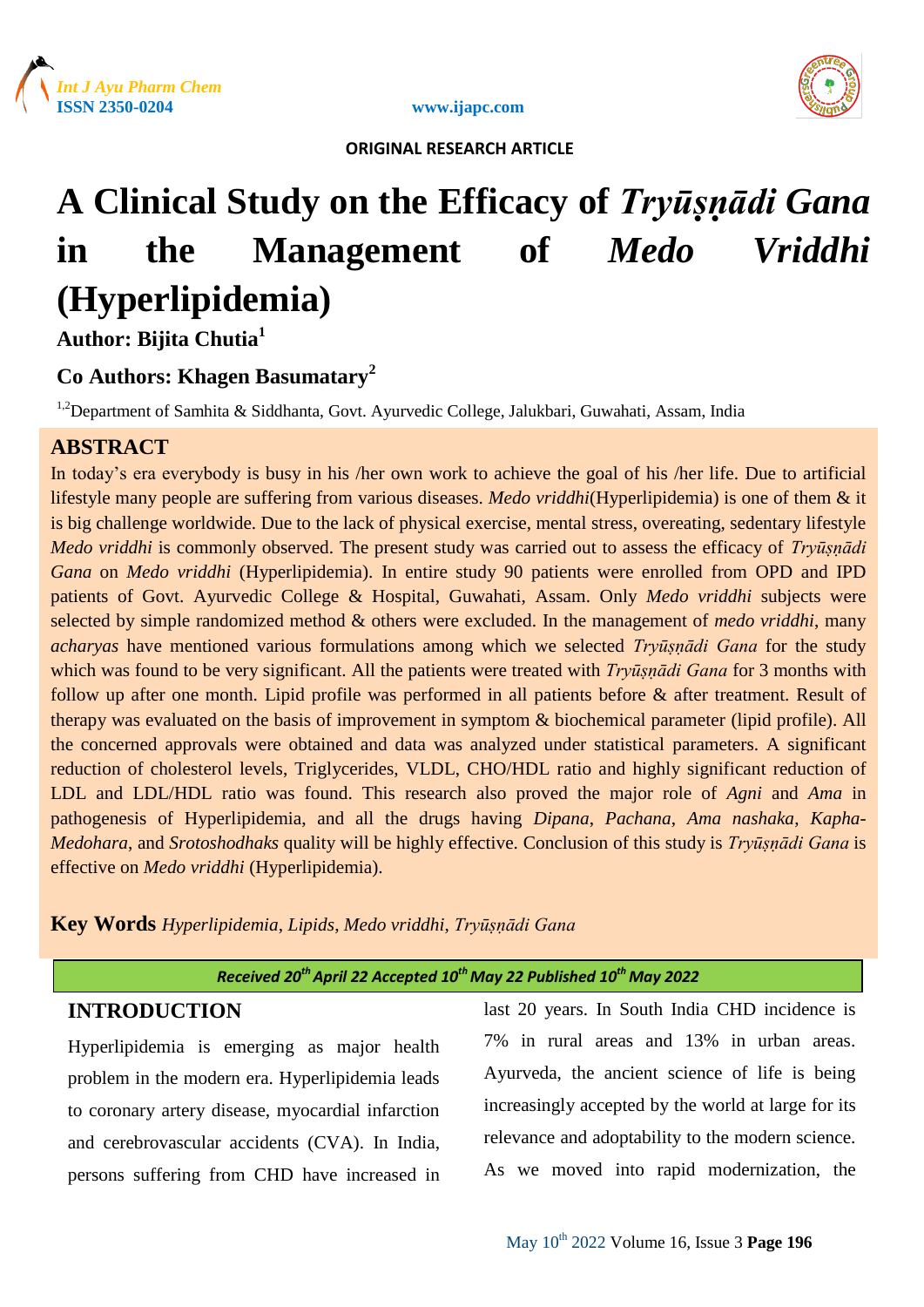



#### **ISSN 2350-0204 www.ijapc.com**

#### **ORIGINAL RESEARCH ARTICLE**

lifestyle of an individual has become sedentary along with lack of exercise and there is increased popularity of fast foods leading to impairment of metabolism in an individual making him prone to series of disorders called as lifestyle disorders. Hyperlipidemia is one such disorder where there is an abnormally elevated level of any one, or all lipids and lipoproteins in the blood. It is most common form of "Dyslipidemia". Lipids consist of fats, waxes, sterols, monoglycerides, phospholipids, and fat-soluble vitamins and minerals. Since lipids are hydrophobic i.e. insoluble in water, these are (e.g. cholesterol) transported in the blood plasma within protein particles (lipoproteins). It is of utmost significance because it leads to atherosclerosis of vessels (arterial walls) leading to vascular accidents like Cerebro vascular or Coronary Artery Diseases. More than half of the Coronary Heart Diseases (CHD) are attributable to abnormalities in the levels and metabolism of plasma lipids and lipoproteins. However, elevated lipoprotein levels in most patients with CHD reflect the adverse impact of sedentary lifestyle, excess body weight, and diets high in total and saturated fat superimposed on a genetic background that confers susceptibility to increased circulating lipids. According to WHO, raised serum cholesterol levels is one of the top ten causes of death throughout the world. Several modern drugs are available for the management of Hyperlipidemia where most of them are potentially toxic, costly and are contraindicated in hepatic or renal impairment, gall bladder

disease and pregnancy. Atorvastatin is one such a drug of choice which is highly used and recommended in hyperlipidemia. It has shown very good results but also responsible for many side effects like myositis, joint pain, stomach upset, liver damage and many more. Here, Ayurveda can intervene by modifying the risk factors aiming at the prevention. It can be included under *santarpanajanyavyadhi* as "*Medoroga*". It is a condition caused by derangement of *agni*, leads to *amarasa*, there is *medodhatvagnimandya* leading to improper formation of *medodhatu* in excess and if not arrested further results in *sthoulya* and other *santarpanjanya vyadhi's* . Lack of physical exercise and indulging in *Kaphavardhaka ahara* leads to *Medo vriddhi* and hence causes "*Medo roga*". The morbid accumulation of *kapha* and *meda* tends to get adhered to the vessel wall causing its thickening, tortuosity, stiffness as well as narrowing. This change in the vessel wall is referred as *Dhamani pratichaya* (thrombosis/ atherosclerosis). Thus considering above facts, this study is intended in treating the Hyperlipidemia with *Tryūṣṇādi Gana* with textual reference from Sushrut Samhita .

#### **a)Justification of the proposed research work**:

Although various research works have been conducted on *Medoroga* and *Medo vridhhi*(Hyperlipidemia), this topic have been selected for research as it is the most common disease of the today's society having a high incidence rate in high economic group with sedentary lifestyle. In the present study *Tryūṣṇādi* 

May 10th 2022 Volume 16, Issue 3 **Page 197**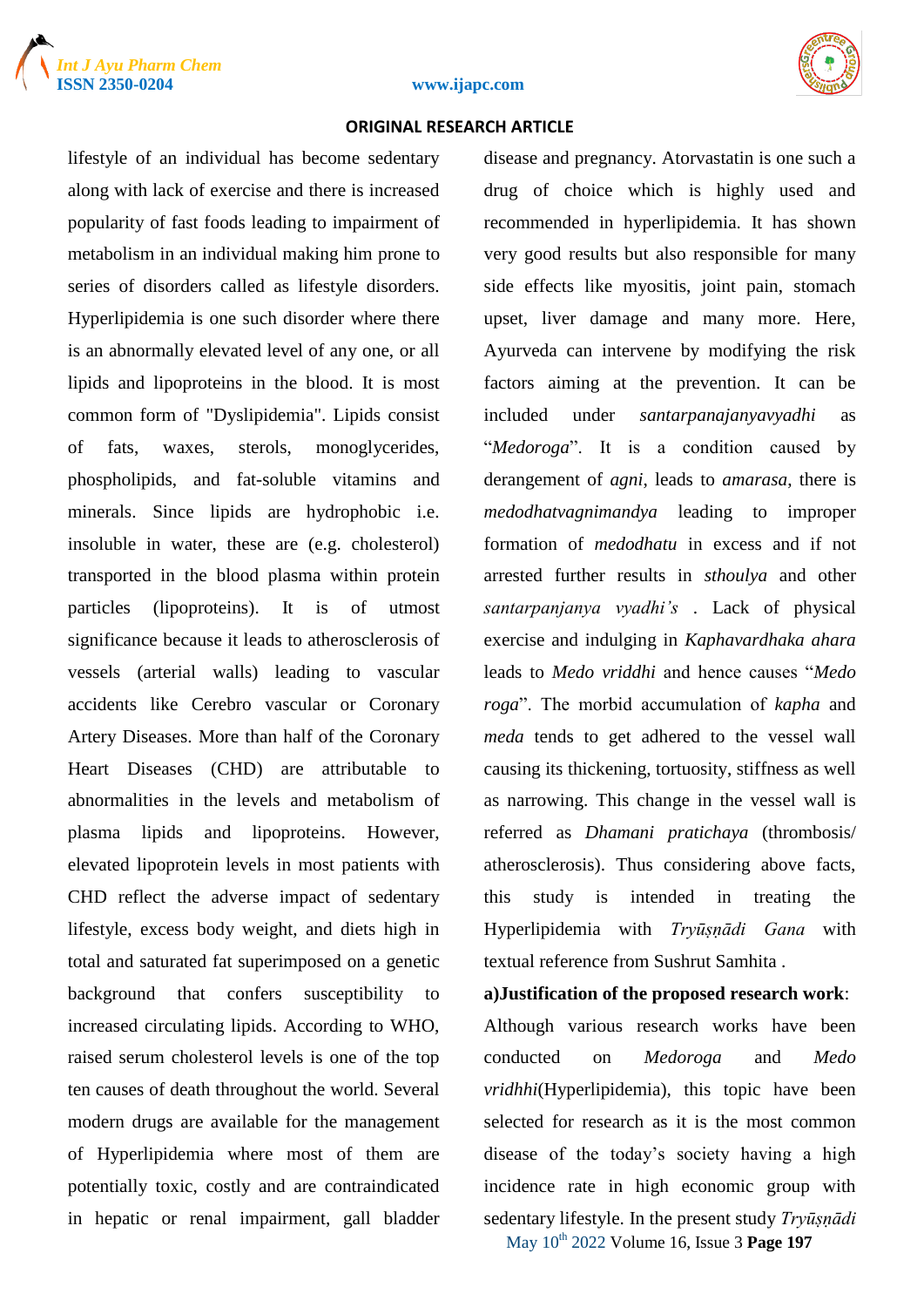



#### **ISSN 2350-0204 www.ijapc.com**

#### **ORIGINAL RESEARCH ARTICLE**

*Gana* is taken for clinical trial. *Tryushana or Trikatu* literally means three specific *Katu dravyas* (pungent substances), i.e. *Pippali* (long pepper), *Maricha* (black pepper) and *Sunthi* (ginger) and coincidentally, these are used frequently as spices in Indian foods. *Tryūṣṇādi Gana* has been described by *Sushruta* as *Kaphamedoghna* (alleviate *Kapha dosha*, viz. lipids & fats) and *Deepana* (appetizer), which means that it removes the *Kapha dosha* and *Meda* and improves the  $Agni$  (metabolism)<sup>1</sup>. *Vagbhatta* has also recommends *Trikatu* in the treatment of conditions involving both *Meda* and *Kapha*<sup>2</sup> . *Sharangadhara* has also described the pharmacological actions of *Trikatu churna*  (powdered form) and labelled it as *Sleshma-Medoghna*, i.e. it alleviates *Kapha dosha* and *Medo dosha* (lipids disorders). It is also having properties of *Deepana* (enlighten the *Agni*), *Paachana* (enhances digestive power), *Kleda-Meda Shoshaka* (scrap out excessive *Meda* and *Kapha*), *Srotovishodhaka* (open the micro channels) and potent in *Lekhana* property. So, by all these properties it also helps in scrapping of excessive *Meda* and *Kapha* and helps in breakage of pathogenesis of disease.

# **b) Lacunae in the present knowledge/understanding:**

Hyperlipidemia is a major risk factor of coronary heart disease. Currently available hypolipidemic drugs (statins) have been associated with a number of side effects<sup>3</sup>. Patients on treatment with crystalline niacin or extended-release niacin showed significant elevation in ALT and risk of

hepatotoxicity is much greater with slow-release niacin<sup>4</sup>. Increases in plasma creatinine from 15% to 20% are common in fibrate-treated patients and more significant increases can occur in patients with underlying renal disease<sup>5</sup>. Hence, there has been pursuit for new safe and effective drug for Hyperlipidemia. Herbs have been used as a food and for medicinal purpose for centuries. Research interest has focused on various herbs that possess hypolipidemic effect that may be helpful adjunct in reducing the risks of CVD. Keeping all the fact in mind I have taken up the proposed study on "A Clinical Study on the efficacy of *Tryūṣṇādi Gana* in the management of *Medo vridhhi*(Hyperlipidemia)"

# **AIMS AND OBJECTIVES**

#### **Aim**

To study the effect of *Tryūṣṇādi Gana* on the management of *Medo vridhhi*(Hyperlipidemia)

## **Objectives**

1. To study the aetiopathogenesis of Hyperlipidemia and work out the *Ayurvedic*  correlations.

2. To evaluate the efficacy of *Tryūṣṇādi Gana* in the management of Hyperlipidemia by using various scientific parameters.

3. To provide a reliable, cost effective *Ayurvedic*  treatment for Hyperlipidemia.

# **MATERIALS AND METHODS**

The study is Randomized uncontrolled comparative clinical study and carried out in OPD and IPD patients of Govt. Ayurvedic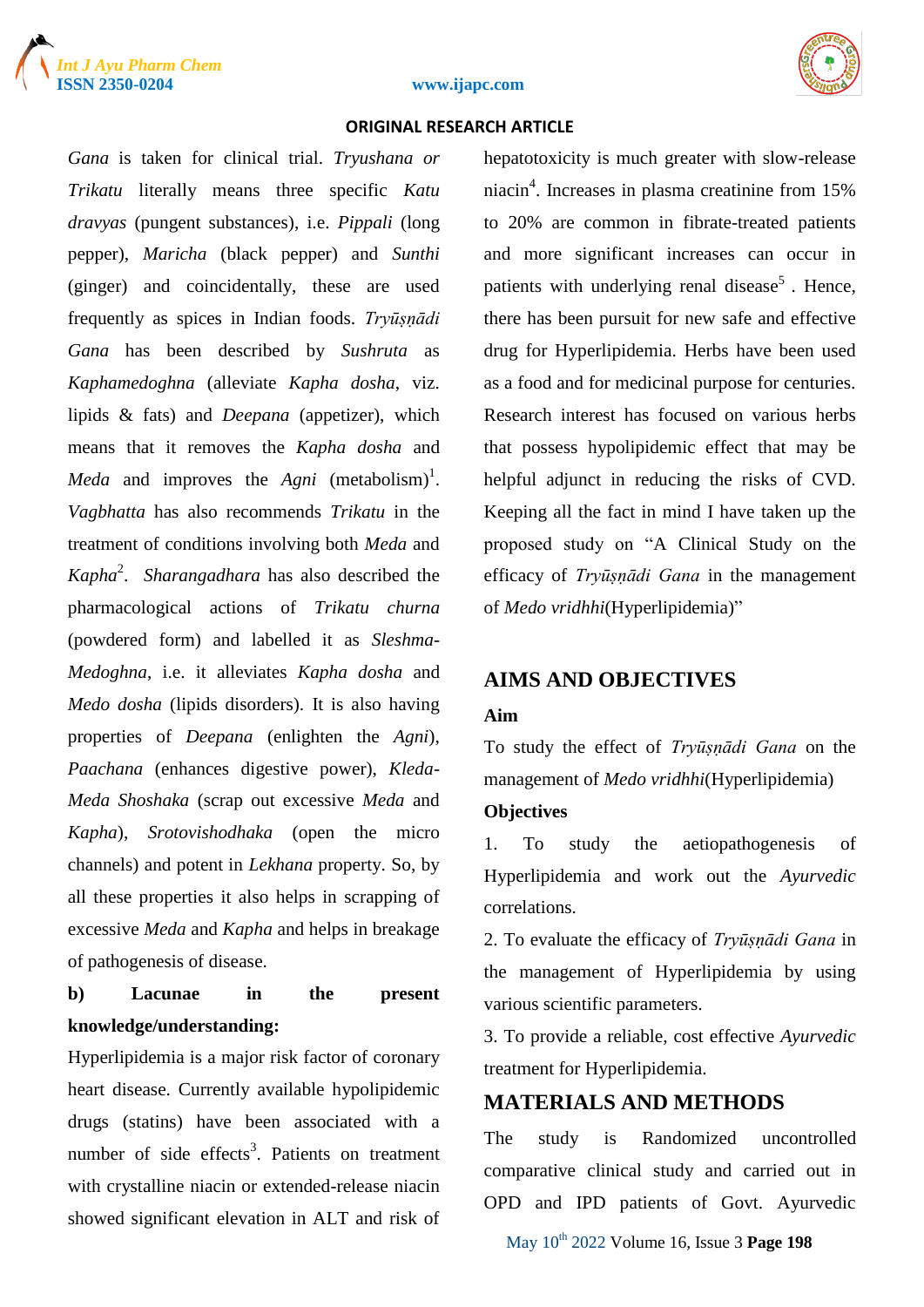

#### **ISSN 2350-0204 www.ijapc.com**



#### **ORIGINAL RESEARCH ARTICLE**

College & Hospital, Guwahati, Assam for 90 days. Total 90 patients were registered for the trial and treated with *Tryūṣṇādi Gana.* All the concerned approvals were obtained.

#### **Collection of the raw material:**

The raw material i.e. fruits of *Piper longum*  (*Pippali*), fruits of *Piper nigrum* (*Marica*) and rhizomes of *Zingiber officinalis* (*Shunthi*) have been collected from the different parts of Kamrup (Rural) District spefcifically botanical garden of Gauhati University.

**Identification and authentication of raw material:**

The raw material i.e. fruits of *Piper longum*  (*pippali*), fruits of *Piper nigrum* (*marica*) and rhizomes of *Zingiber officinalis* (*shunthi*) were identified and authenticated by the Botany department, Gauhati University.

#### **Preparation of the Trial drug:**

Preparation of the trial drug was done in the Department of *Rasashala*, Govt. Ayurvedic College under the guidance of supervisor and officer in charge of *Rasashala*. The drug was prepared observing all the classical instruction. Then the drug was collected and preserved.

## **Standardization of the drug**

Samples of all the raw materials along with the prepared drug were sent to Drug Testing Laboratory, Govt. Ayurvedic College for testing the standardization. Trial drugs hardness, disintegration time, dissolving time etc. parameter was checked<sup>6</sup>.

# **Selection Criteria:**

*Inclusion Criteria:*

• Age-  $20 - 60$  years

• Sex-Both the sexes

 Both obese and non-obese patients were selected for the study

• Patient having the classical sign and symptoms of Hyperlipidemia

• Subjects having all or at least any one of the lipid profile above normal range were selected for the study.

#### *Exclusion Criteria:*

• Age below 20 years and above 60 years

• Patient having any other systemic disorder and complications.

 Patient having severe diabetes and heart diseases.

 Hereditary origin and endocrinal involvement.

- Case having medical emergencies.
- Pregnant women lactating mothers
- Hypertension

#### **Diagnostic Investigation:**

#### *Lipid profile*

- 1) Total serum Cholesterol
- 2) Triglyceride
- 3) Low density lipid(LDL)
- 4) High density lipid(HDL)
- 5) Very low density lipid(VLDL)

#### **Methodology:**

The study is initiated with literary review of disease and the drug with reference to Ayurvedic concept and modern concept. Thus the help of reference books, past research works, various journals and internet are taken. . The trial drug is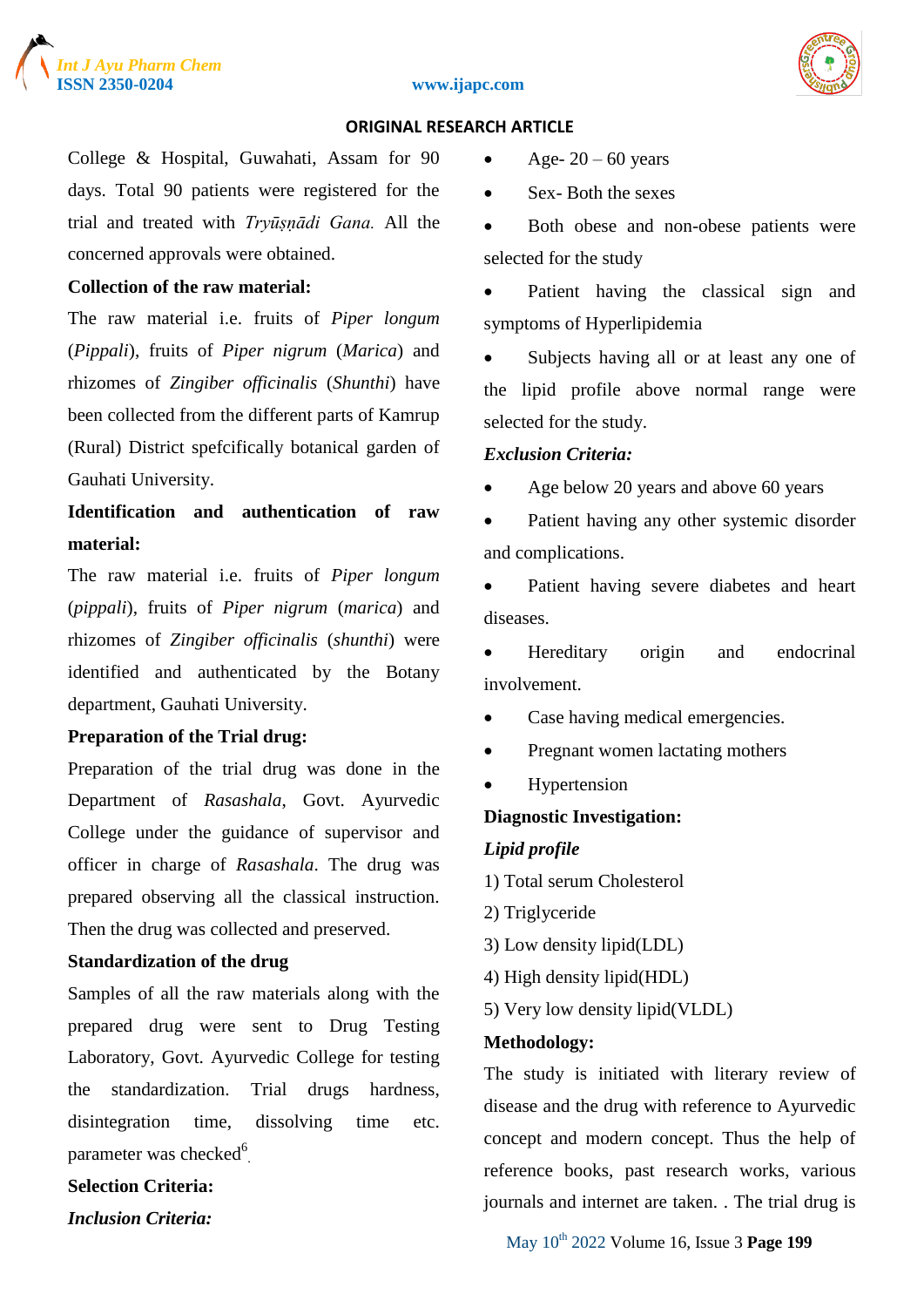





given to patient after analytical study of the prepared drug in the standardized Drug Testing Laboratory, Govt. Ayurvedic College and Hospital. For clinical trial 90 patients are selected.

#### *Sampling:*

Simple random sampling technique.

#### *Duration of Study*

The groups under study exposed to the respective treatment for a period of 3 months and follow up are given in every one month interval.

#### *Experiment design:*

Multi group design is undertaken to correlate the clinical effect of trial drug as well as diet and regimen before and after treatment.

#### **Study variables:**

## **Subjective parameter**

 *Ashaktahsarvakarmasu* (Difficulty in routine acitivities)

- *Kshudrashwasa* (Dyspnoea)
- *Utsahahani* (Lethargic)
- *Angagaurava* (Heaviness in body parts)
- *Daurbalya* (Weakness/Decreased physical activity)
- *Swedhadikya*
- *Trishna* (Increased Thirst)
- *Nidradikya* (Increased Sleep)
- *AlpaMethunah* (Decreased sexual desire)

#### **Objective parameter**

Lipid profile before and after treatment.

# **Assessment Criteria<sup>7</sup> :**

The improvement in patient was assessed mainly on the basis of following points.

1. Decreased level of lipid components.

2. Improvement in sign & symptoms of disease. The improvement in sign  $&$  symptoms were assessed by adopting score method which are mentioned in table 1, 2 and 3.

|  | Table 1 Shwasa (Dyspnoea) |  |
|--|---------------------------|--|
|  |                           |  |

| Sr. No                    | <b>Symptom</b>                                        | Grade                    |  |
|---------------------------|-------------------------------------------------------|--------------------------|--|
| 1                         | Absent                                                | 0                        |  |
| $\overline{2}$            | Present after heavy work,<br>relived soon & tolerable | 1                        |  |
| 3                         | After moderate work, relived<br>later & tolerable     | 2                        |  |
| $\overline{\mathbf{4}}$   | After little work, relived later<br>& tolerable       | 3                        |  |
| 5                         | After little work, relived later<br>& intolerable     | 4                        |  |
|                           | Table 2 Atpipasa (Excessive intake of water)          |                          |  |
| Sr. No                    | <b>Symptom</b>                                        | Grade                    |  |
| 1.                        | Normal thirst                                         | 0                        |  |
| $\overline{2}$ .          | Up to 1liter excess intake of<br>water                | 1                        |  |
| 3.                        | Up to 1 to 2 litre excess<br>intake of water          | $\overline{c}$           |  |
| $\overline{\mathbf{4}}$ . | Up to 2 to 3 litre excess<br>intake of water          | 3                        |  |
| 5.                        | More than 3 litre excess<br>intake of water           | $\overline{\mathcal{L}}$ |  |
|                           | Table 3 Other symptom                                 |                          |  |
| Sr. No                    | <b>Symptom</b>                                        | Grade                    |  |
| 1.                        | Absent                                                | $\overline{0}$           |  |
| 2.                        | Mild                                                  | 1                        |  |
| 3.                        | Moderate                                              | $\overline{c}$           |  |
| 4.                        | Marked                                                | 3                        |  |
| 5.                        | Severe                                                | 4                        |  |
|                           |                                                       |                          |  |

Considering the overall improvement shown by patients in signs & symptoms the total effect of therapy was assessed in terms of complete remission, improved, moderately improved, mildly improved, & unchanged as follows:

1. Complete remission: Complete relief 100% in sign & symptoms was taken as complete remission. 2. Markedly improved: patient showing improvement more than 75% in sign & symptoms was taken as markedly improved.

May 10th 2022 Volume 16, Issue 3 **Page 200**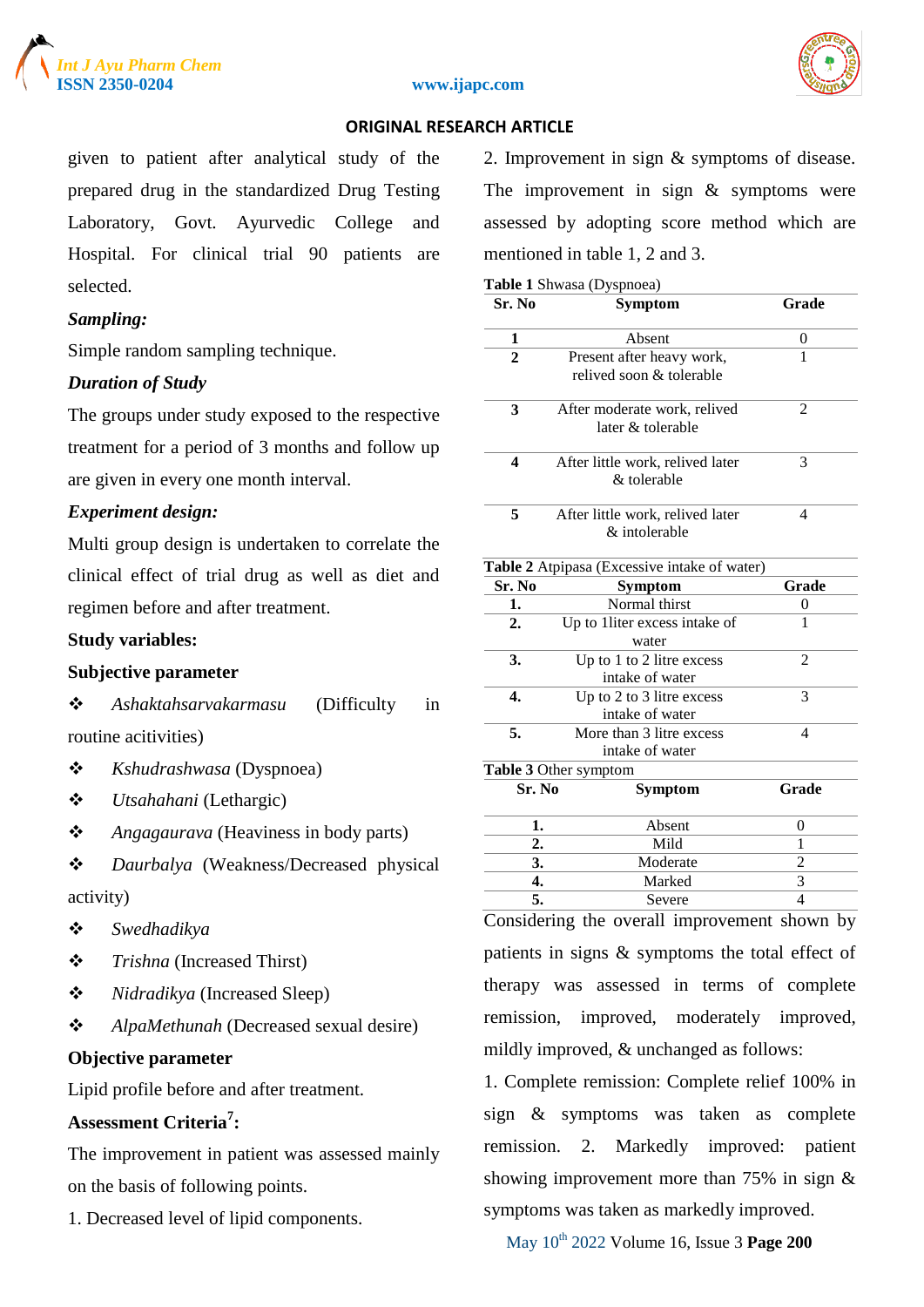





3. Moderately improved: patient showing improvement up to 50 to 75 % in sign  $\&$ symptoms was taken as moderately improved.

4. Mildly improved: patient showing improvement up to 25 to 50 % in sign  $\&$ symptoms was taken as mildly improved.

5. Unchanged: below 25% relief in signs & symptoms of *Medovriddhi.*

#### **Intervention details:**

Details of medication and treatment plan is mentioned in table no 4.

| Table 4 Details of medication and treatment plan |  |
|--------------------------------------------------|--|
|--------------------------------------------------|--|

| <b>Intervention details</b> | <b>Group A(Trial Group)</b> | <b>Group B(Trial Group)</b> | <b>Group C</b> (Trial Group)                       |  |  |  |  |
|-----------------------------|-----------------------------|-----------------------------|----------------------------------------------------|--|--|--|--|
| Drug                        | Tryushana                   | Tryushana with diet control | Tryushana with diet control<br>along with exercise |  |  |  |  |
| Form                        | Churna                      | Churna                      | Churna                                             |  |  |  |  |
| <b>Dose</b>                 | 500 mg twice daily          | 500 mg twice daily          | 500 mg twice daily                                 |  |  |  |  |
| Mode of administration      | Oral                        | Oral                        | Oral                                               |  |  |  |  |
| Time of administration      | After meal                  | After meal                  | After meal                                         |  |  |  |  |
| Anupan                      | Honey                       | Honey                       | Honey                                              |  |  |  |  |
| <b>Duration</b>             | 3 month                     | 3 month                     | 3 month                                            |  |  |  |  |
| $\mathbf{o}$                |                             |                             |                                                    |  |  |  |  |

#### **Statistical Method<sup>8</sup>**

The data was collected before & after intervention and assessed statistically by using MANOVA test. Analysis was done by using Service product for statistical solution (SPSS) for windows software.

#### **Ethical Review**

Ethical clearance has been obtained from the Institutional Ethical Committee (IEC) of Govt. Ayurvedic College & Hospital, Jalukbari, Guwahati.

# C**ONCLUSION**

The effects of the study was assumed to be fruitful for the society to maintain a healthy life style and the drug is assumed to be effective in the management of Hyperlipidemia. The exact result and conclusion will be drawn after completion of the trial.